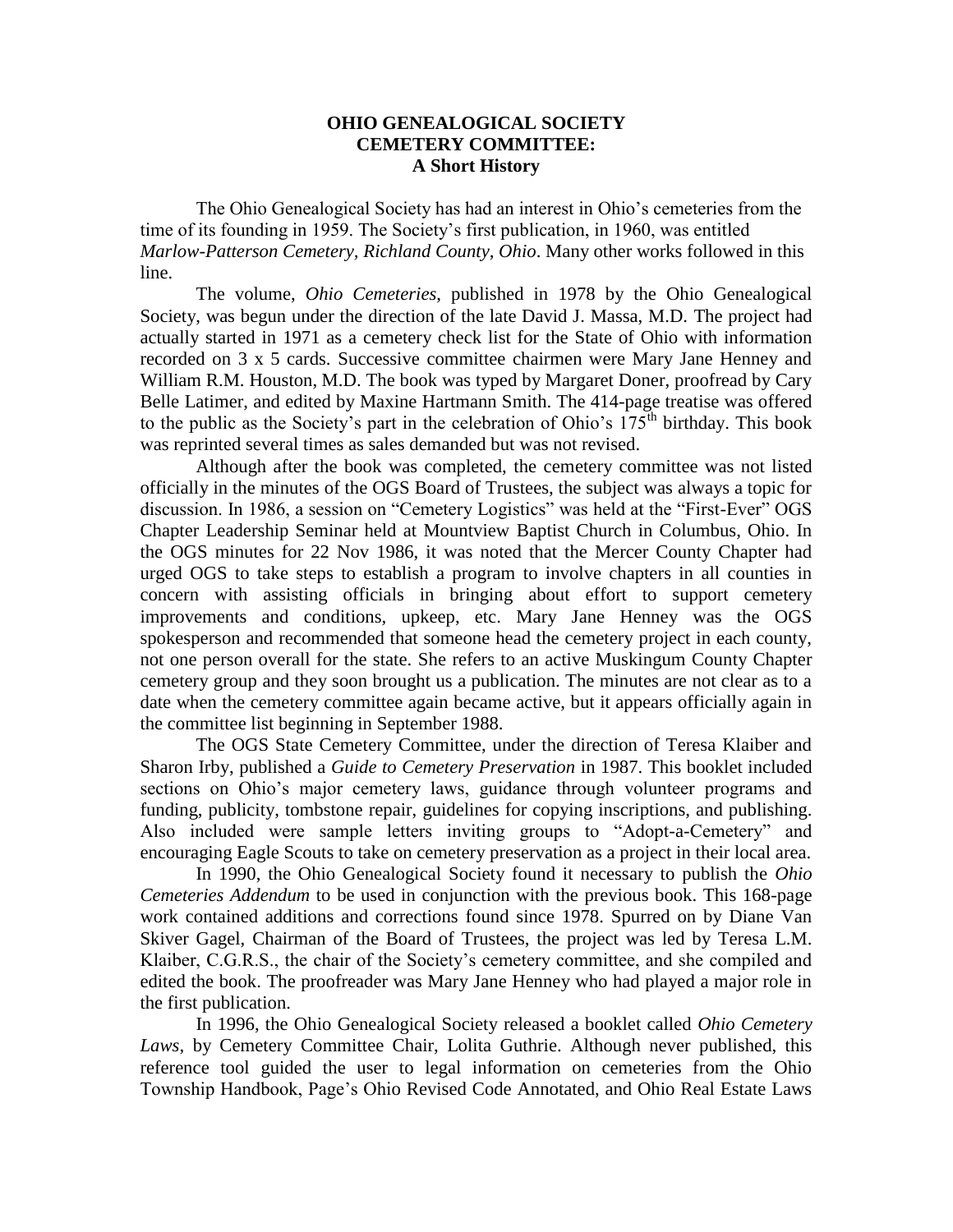& Rules Annotated. The author also included samples of decisions in real cases on cemetery issues that had been brought to the attention of the Wood County Prosecuting Attorney.

With the 200<sup>th</sup> birthday of Ohio, the Ohio Genealogical Society published *Ohio Cemeteries: 1803 - 2003* as a tribute to the many pioneers who were buried beneath these graves. The project was led by Lolita Thayer Guthrie, cemetery committee chair. She reached out to the Ohio Township Association and the public at large to try to locate lost and forgotten cemeteries that had been missed in our earlier editions. We also added such things as Ohio Division of Real Estate numbers for each active cemetery and the latitude and longitude if a reading had been taken. Not a family historian initially, our editor, K. Roger Troutman, was discovered in a cemetery gathering mosses from old tombstones. With this hobby, we found that he had already entered our earlier *Ohio Cemeteries* book into a database, and he kindly consented to assist us with the additions and corrections, not knowing that he would eventually spend eight hours a day for weeks on end on his laptop computer at the OGS Library in his capacity as editor. With over 1000 pages, *Ohio Cemeteries: 1803 - 2003* contains information on over 14,500 cemeteries and burial sites throughout Ohio. It is certainly an appropriate tribute to Ohio's bicentennial celebration.

Our newest book does not include inscriptions from cemetery tombstones. The effort to publish the actual content of each marker in Ohio is being led by our 95 county chapters. Many of OGS's 6000 members nationwide also belong to the local groups and spend countless hours reading cemeteries for publication in book form and on the Internet. Hundreds of these volunteers assisted in our statewide effort to locate and document these cemetery sites.

Several OGS chapters have published material on cemeteries in the State of Ohio. Of general interest is the *Adopt-a-Cemetery* notebook, a project of the Wood County Chapter OGS, completed in 1989. This program takes its name from a community project in Staten Island, New York. It was meant to be a handbook for township trustees, cemetery sextons, county officials, municipal and church cemetery boards, as well as others interested in the preservation of our cemeteries – genealogists included. There are sections on the Adopt-a-Cemetery project in Wood County, laws, preservation, assists, a Wood County directory, and updates.

In 1997, the Colorado Chapter of the Ohio Genealogical Society, now disbanded, published *Cemetery Locations in the State of Ohio from the U.S. Geological Survey Digital Mapping File*. This list, obtained from the U.S. Geological Survey, is in the public domain, and was taken from their mapping database. The cemetery locations are provided in decimal degrees of latitude and longitude.

As OGS moves into the  $21<sup>st</sup>$  century, many members are contributing tombstone photographs and transcriptions information to Findagrave.com and similar websites. For example, Roger Spencer and Rebecca Stephens have privately published 40 volumes of cemetery tombstone image books for Darke County, Ohio, 2001 to date. The Warren County Ohio Virtual Cemetery Project is another example, going online in 2004 now with over 71,000 burials recorded by the Warren County Chapter. OGS has also moved into the digital age and has placed the *Ohio Cemeteries 1803-2003* database on the OGS web site through the efforts of the original editor, Roger Troutman, and Publications Committee chair, Eric Johnson. A simple list of Ohio cemeteries in each county and